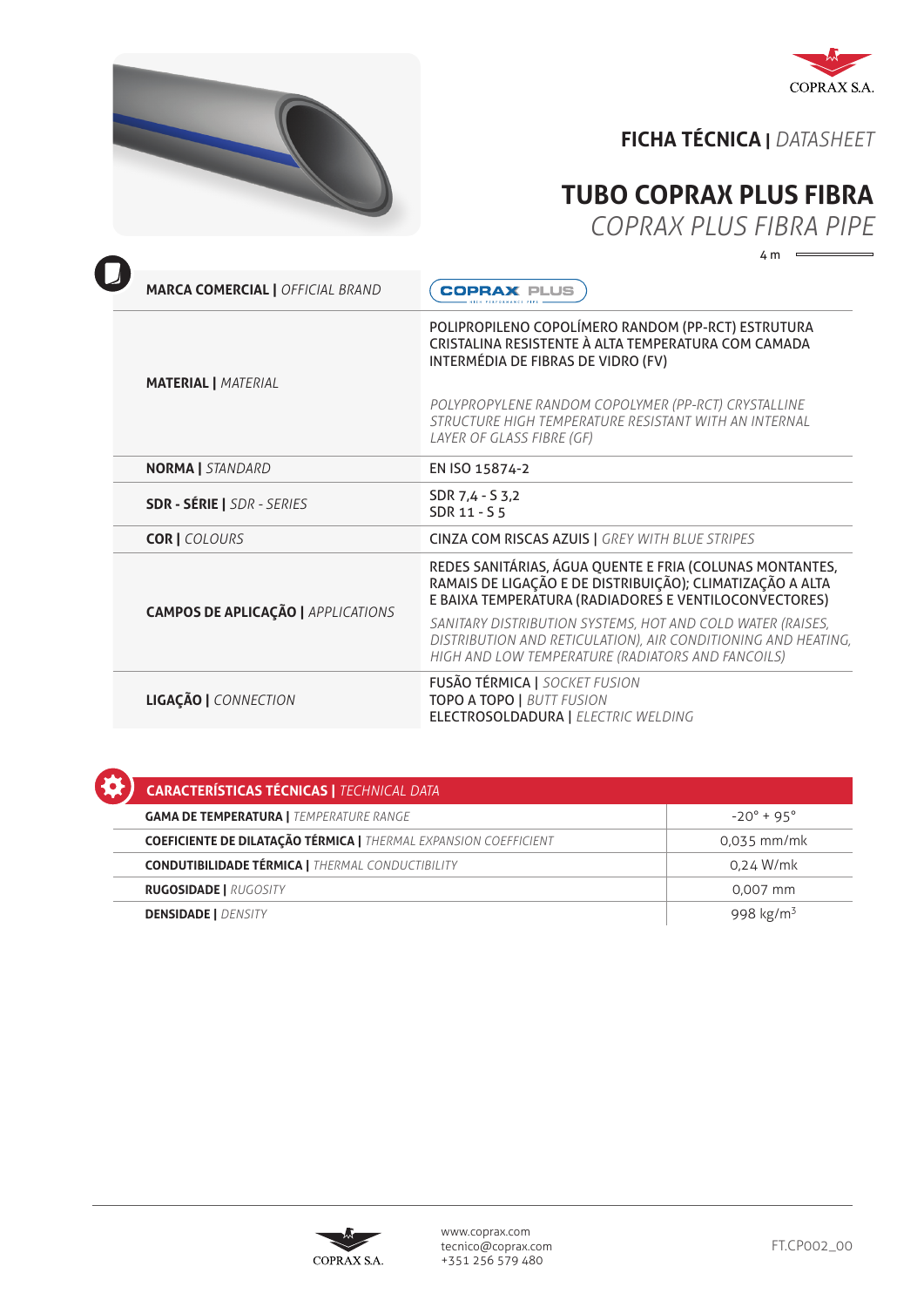| ⊙                | PRESSÃO DE UTILIZAÇÃO   OPERATION STRESS               |                          |                                                                            |
|------------------|--------------------------------------------------------|--------------------------|----------------------------------------------------------------------------|
|                  | <b>ANOS DE UTILIZAÇÃO</b><br><i>YEARS OF OPERATION</i> | <b>SÉRIES SERIES</b>     |                                                                            |
| TEMPERATURA (°C) |                                                        | 3,2                      | 5                                                                          |
| TEMPERATURE (°C) |                                                        |                          | PRESSÃO DE UTILIZAÇÃO ADMISSÍVEL (bar)<br>ALLOWABLE WORKING PRESSURE (bar) |
|                  | 10                                                     | 23,9                     | 19,0                                                                       |
| 20               | 25                                                     | 23,5                     | 18,6                                                                       |
|                  | 50                                                     | 23,1                     | 18,4                                                                       |
|                  | 10                                                     | 20,8                     | 16,5                                                                       |
| 30               | 25                                                     | 20,4                     | 16,2                                                                       |
|                  | 50                                                     | 20,1                     | 16,0                                                                       |
|                  | 10                                                     | 17,7                     | 14,1                                                                       |
| 40               | 25                                                     | 17,3                     | 13,8                                                                       |
|                  | 50                                                     | 17,1                     | 13,6                                                                       |
|                  | 10                                                     | 15,2                     | 12,1                                                                       |
| 50               | 25                                                     | 14,8                     | 11,8                                                                       |
|                  | 50                                                     | 14,6                     | 11,6                                                                       |
|                  | 10                                                     | 12,7                     | 10,1                                                                       |
| 60               | 25                                                     | 12,4                     | 9,9                                                                        |
|                  | 50                                                     | 12,2                     | 9,7                                                                        |
|                  | 10                                                     | 10,7                     | 8,5                                                                        |
| 70               | 25                                                     | 10,4                     | 8,3                                                                        |
|                  | 50                                                     | 10,2                     | 8,1                                                                        |
|                  | 10                                                     | 8.9                      | 7,0                                                                        |
| 80               | 25                                                     | 8,6                      | 6,9                                                                        |
|                  | 50                                                     | 8,1                      | 6,7                                                                        |
|                  | 10                                                     | 6,6                      | 5,2                                                                        |
| 95               | 25                                                     | -                        | $\overline{\phantom{a}}$                                                   |
|                  | 50                                                     | $\overline{\phantom{a}}$ | $\qquad \qquad \blacksquare$                                               |